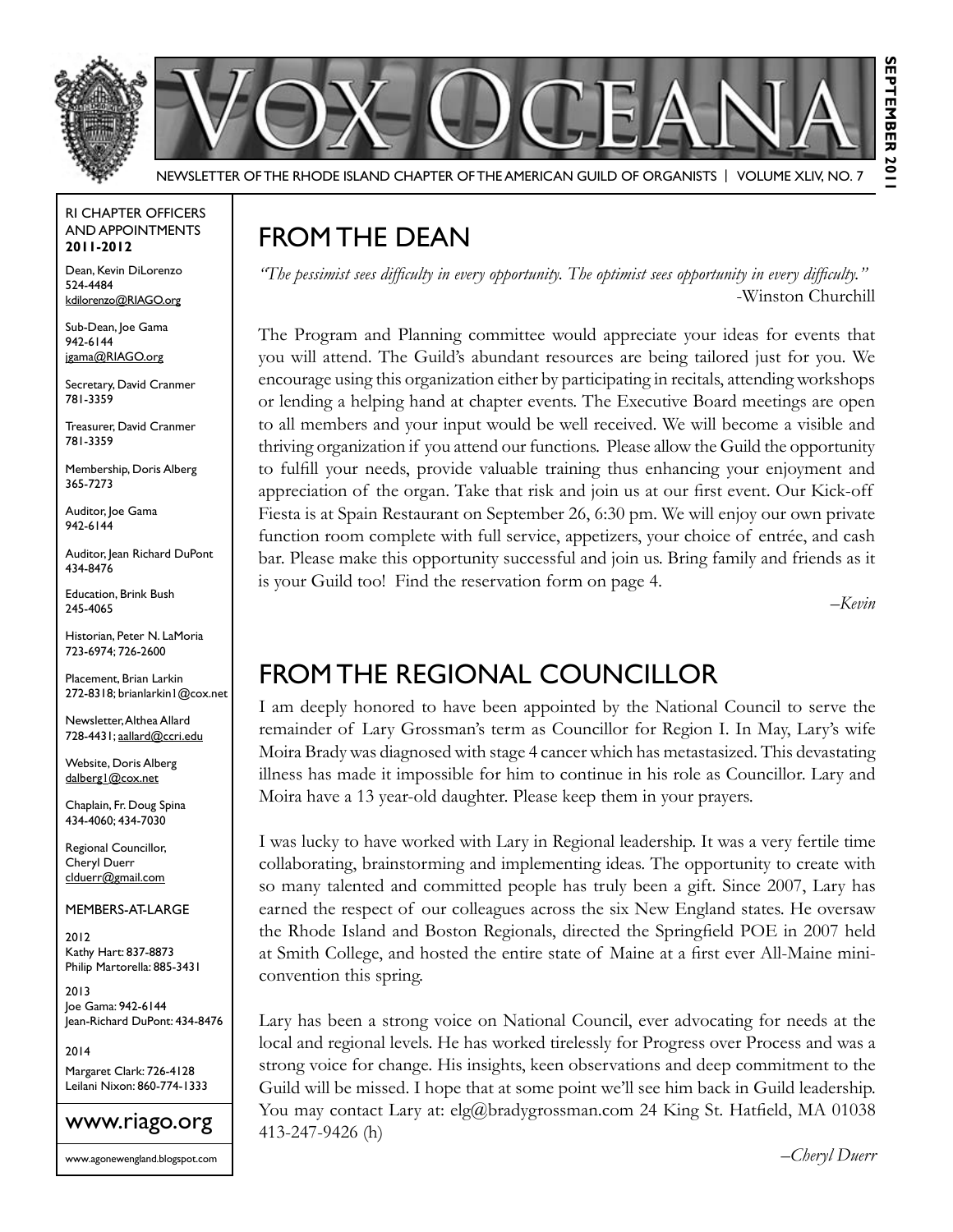### **EVENTS**

**Sunday, August 28, 7:00 pm:** *Zefiro* will offer works of Gesualdo, Paert and others at Taylor House Bed & Breakfast in Jamaica Plain, MA. Visit their website at www.taylorhouse.com.

**Sunday, September 4, Midnight: Mark Steinbach**, Brown University Organist, Sayles Hall, Brown University. Works of Messiaen, Vierne, Bach and Liszt. 1903 Hutchings-Votey Organ. Free admission. Handicapped accessible. Alternative seating: bring pillows or blankets. 863-2344

**Saturday, September 10, 7:30 pm:** *Bicentennial Organ Concert*: **Donald Dame** will perform works by Bedard, Bolcom, Franck, Gigout, Jongen and Pachelbel. First Baptist Church, 250 High Street, Bristol. \$10 general/\$5 student. A 200 Cupcake Collation will follow. 253-9030

**Friday, September 23, 8:00 pm:** *Jehan Alain Centennial Recital*, **James Higdon**, concert organist and noted performer and recording artist of the works of Alain. Sayles Hall, Brown University, 1903 Hutchings-Votey Organ. Free admission. Handicapped accessible. 863- 2344.

**Sunday, October 2, 5:00 pm:** Choirs of St. Paul's, Wickford, **Mark Steinbach**, Director, present Festival Choral Evensong to celebrate the Feast of St. Michael and All Angels at St. Paul's Church, 55 Main Street, Wickford. Reception follows. Free. Handicapped accessible. 294-4357

**Sunday, October 2, 5:30 pm:** Solemn Evensong and Benediction - Feast of St Michael and All Angels (transferred) will be celebrated at St. Stephen's Church, 114 George Street, Providence. 421-6702 – Offering works of Thomas Tomkins, Jacob Handl, and Herbert Howells sing by the Choir of Men and Boys, Parish of All Saints', Ashmont, Boston. **Andrew Sheranian**, Organist and Master of the Choristers.

**Sunday, October 23, 5:30 pm:** Memorial Organ Recital. **James Busby**, Organist and Choirmaster. *Messa delli Apostoli* - Girolamo Frescobaldi-Joseph Bonnet with The Men of the Schola Cantorum; *Chamber Sonata II* (1995) - James Woodman with **Tobias Andrews**, French Horn; Fantasie und Fuga Ä<sup>1</sup>/4ber den Choral "Ad nos, ad salutarum *undam"* - Franz Liszt. St. Stephen's Church, 114 George Street, Providence; 421-6702. Offering.

## Around the Country

For information about the Alain Festival, September 28-30, held at Witchita State University in Kansas, see www.americanalainfestival.com.

### Member Matters

Congratulations to **Robert Currier**, who was awarded the CAGO certificate this spring. Good going!

Congratulations and farewell to our former treasurer, **Al Casinelli**, who has been appointed to an organist position in Florida. Good luck, and thanks for your commitment to RIAGO.

Welcome to new member **John Black**, 3 Colley Court, Barrington RI 02806, 401-245-2356; pianoetc@verizon. net at Barrington Presbyterian, Organist/Director of Music & Choir

Dean **Kevin Di Lorenzo** has a new address: 31 Lori-Ellen Drive, Smithfield, RI 02917; 401-524-4484

**Laura Jensen** has a new e-mail: aurajens@comcast.net

Please note new address for **Bruce Stevens**: 70 Fry Brook Drive, East Greenwich, RI 02818.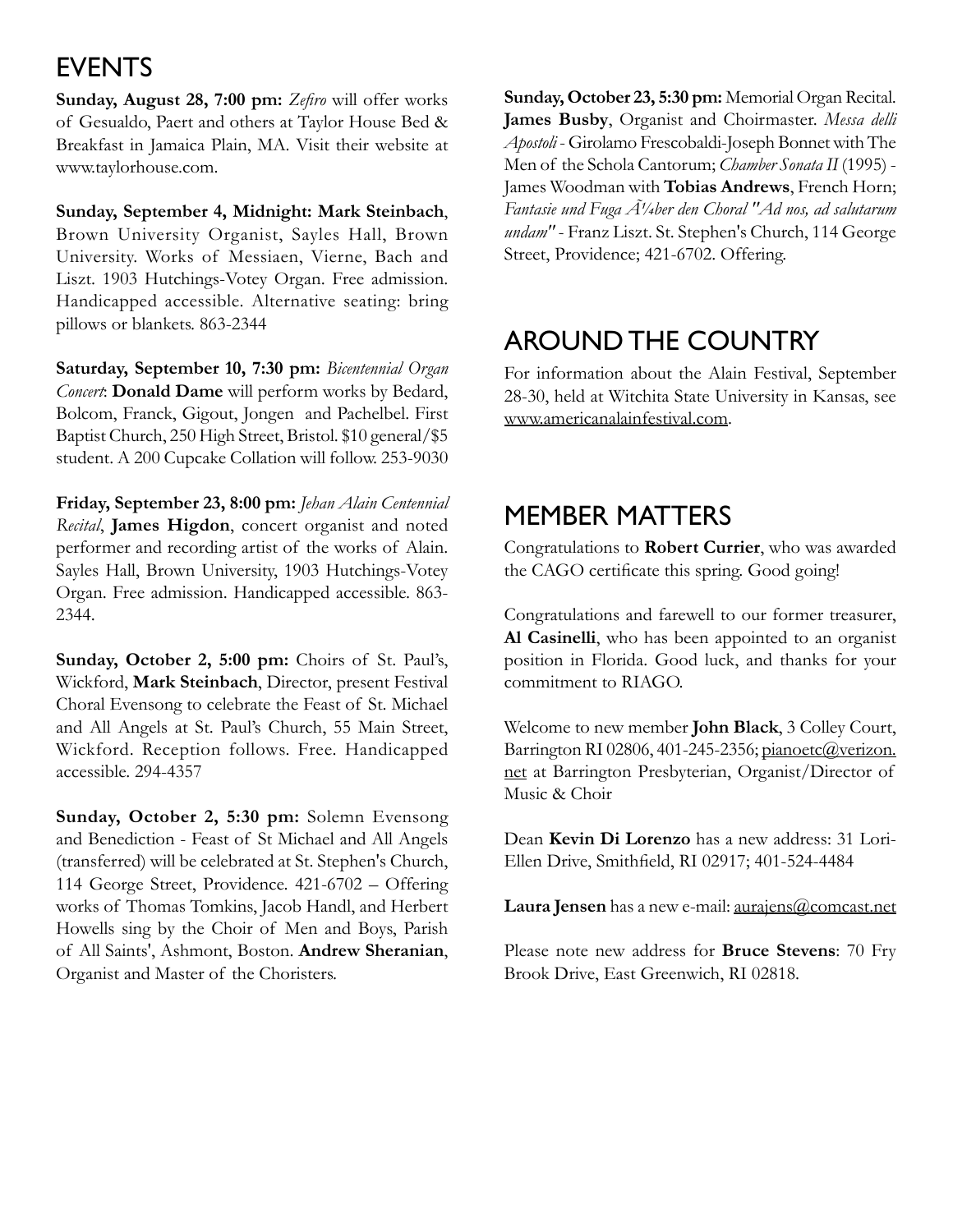# A Memoir of My Musical Life

#### by Brian Larkin

*The following is excerpted from Brian Larkin's response to a request from his family and friends to share some of his wideranging recollections as an organist. Many readers will recall with him some of the people, events, and places that figure in his evolution from student to director of St. Dunstan's Summer School for Church Musicians. We thank him for sharing and hope to publish segments periodically.*

*–The Editor* 

#### PART 3

St. Anthony's in North Providence had a Walcher tracker that was interesting, voiced on the shrill side and clumsy to play. It was fine for chamber work, period pieces but limited for liturgical playing in a Catholic church. It was finally removed and I think found its way to Rhode Island College. If it is there, it's a teaching instrument and probably excellent in that venue.

St. Peter and Andrew's Episcopal Church off Academy Avenue in Providence has a Charles Fisk tracker. It's one manual with 13 split stops, unenclosed of course. The split is fine if it's at middle C! It's a chamber instrument suitable for Handel Concertos, Mozart and lots of other things for organ and chamber instruments. Playing an Episcopal service on it is a workout. The softest stop is a chiffy flute and it has a Cromorne with the power of a Spanish Trumpet en chamade! It's still there, still in fine shape, visually attractive in a quaint Anglo setting. When I play there I always feel the need to use the nearby Steinway during communion to give the congregation some relief. I remember well this organ's introduction to the Guild. Barbara Owen was waxing eloquently about the virtues of Fisk's creation. A few pieces were played to demo the organ. I was sitting next to Roy Bailey, a revered member of the AGO. Roy mumbled "I'm dying to hear a string stop." The Fisk is what it is, but whenever I go to play there, I take a couple of Tylenol before, knowing I am going home with a headache.

In all fairness, these instruments were part of the Baroque "revival" generated in the 50s largely through the influence of by E. Power Biggs. It was the antithesis of the wooly, tubby sounds of late 19th/early 20th century sounds we were used to. I think that now the American model of voicing organs is more moderate. I studied with Biggs in workshops in Washington and loved the man. I always thought his playing was tight, on the money but often stiff and academic. I never liked

his interpretations of say, French romantics, but loved his playing of Bach on the Flentrop organ at Harvard (Bush Riesinger Museum). Biggs tried his hand at jazzy things and even gave a recital at Radio City Music Hall on the big Wurlitzer there. Apparently nobody told him about the pitfalls of second touch (added pressure on the keys would bring on other stops), and the result was a disaster. The planned LP was never released. His comeback was to come out with an album of Joplin rags on the pedal harpsichord. Biggs's big rival was, of course, Virgil Fox but that's a story for later.

Memorable organs from those days still exist: the Austin in St. Stephen's (Hollis Grant's bench for over 40 years); the Aeolian Skinner in Central Congregational (played in those days by the very talented Fred MacArthur) and the Reuter in St. Martin's. St. Martin's used to have a yearly memorial recital (Lownes Memorial I think). The choir there was led by Jimmy Hallam who also maintained a superb group of singers at Lincoln School called the Lambricans. Biggs played one year at St. Martin's and a group of us being young snots at the time, sat there like a smug musical Taliban nodding in approval at the "Baroque" sounds. Now, many, many years later, I play that organ quite often and it strikes my ear that it is more along the Romantic lines with a few mutations. It is undergoing some reworking of the specifications presently and it remains to be heard for a final analysis.

Grace Church downtown has a wonderful Casavant instrument, or really two wonderful organs. There's an interesting story about the organ in the chancel area. Next door to Grace Church used to be a wonderful old movie palace, The RKO Albee. Like so many of them, it had fallen on hard times and was scheduled for the wrecking ball. Fred Conheimer was an old pal of Hollis Grant's and one day at St. Dunstan's Conference, we were standing around talking during morning coffee. Someone came in all excited and said, "Fred! Remember how you wanted a new console and work on the organ for the chancel? …well, you'll be getting it now." The wrecking crane had just dropped a chunk of the old RKO balcony through the roof of Grace! I never went to see the damage, but I do know the organ was refurbished, and the old RKO was flattened to a parking lot.

Well, with those rambling memories of the 60s, I will turn my attention to the founding of St. Dunstan's College Conference, Hollis Grant and me.